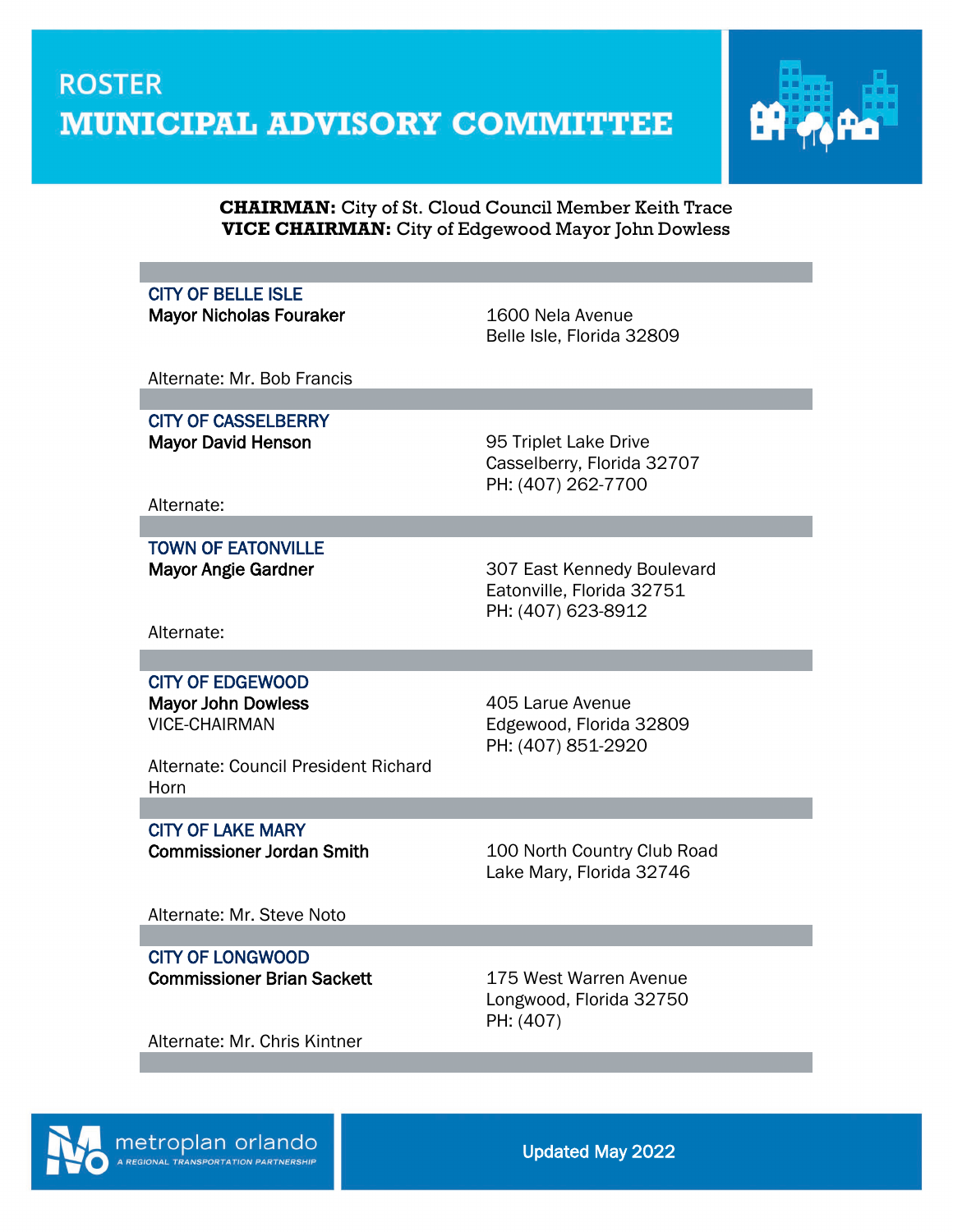## **ROSTER MUNICIPAL ADVISORY COMMITTEE**



#### CITY OF MAITLAND

Councilmember Vance Guthrie 1776 Independence Lane

Maitland, Florida 32751 PH:

Alternate:

TOWN OF OAKLAND **Commissioner Sal Ramos** Post Office Box 98

220 North Tubb Street Oakland, Florida 34760 Alternate: Cmsr. Joseph McMullen PH: (305) 720-4277

CITY OF OCOEE Commissioner Richard Firstner 150 North Lake Shore Drive

Ocoee, Florida 34761 PH: (407) 905-3100

Alternate: Mayor Rusty Johnson

CITY OF OVIEDO

Mayor Megan Sladek 400 Alexandria Boulevard Oviedo, Florida 32765 PH: (407) 971-5602

Alternate: Council Member Judith Smith

CITY OF ST. CLOUD

CHAIRMAN St. Cloud, Florida 34769

Council Member Keith Trace 1300 Ninth Street PH: (407) 957-7301

Alternate:

TOWN OF WINDERMERE Mayor Jim O'Brien 108 Forest Street

Windermere, Florida 34786 PH:

CITY OF WINTER GARDEN VACANT 300 West Plant Street

Winter Garden, Florida 34787 PH: (407) 877-5133